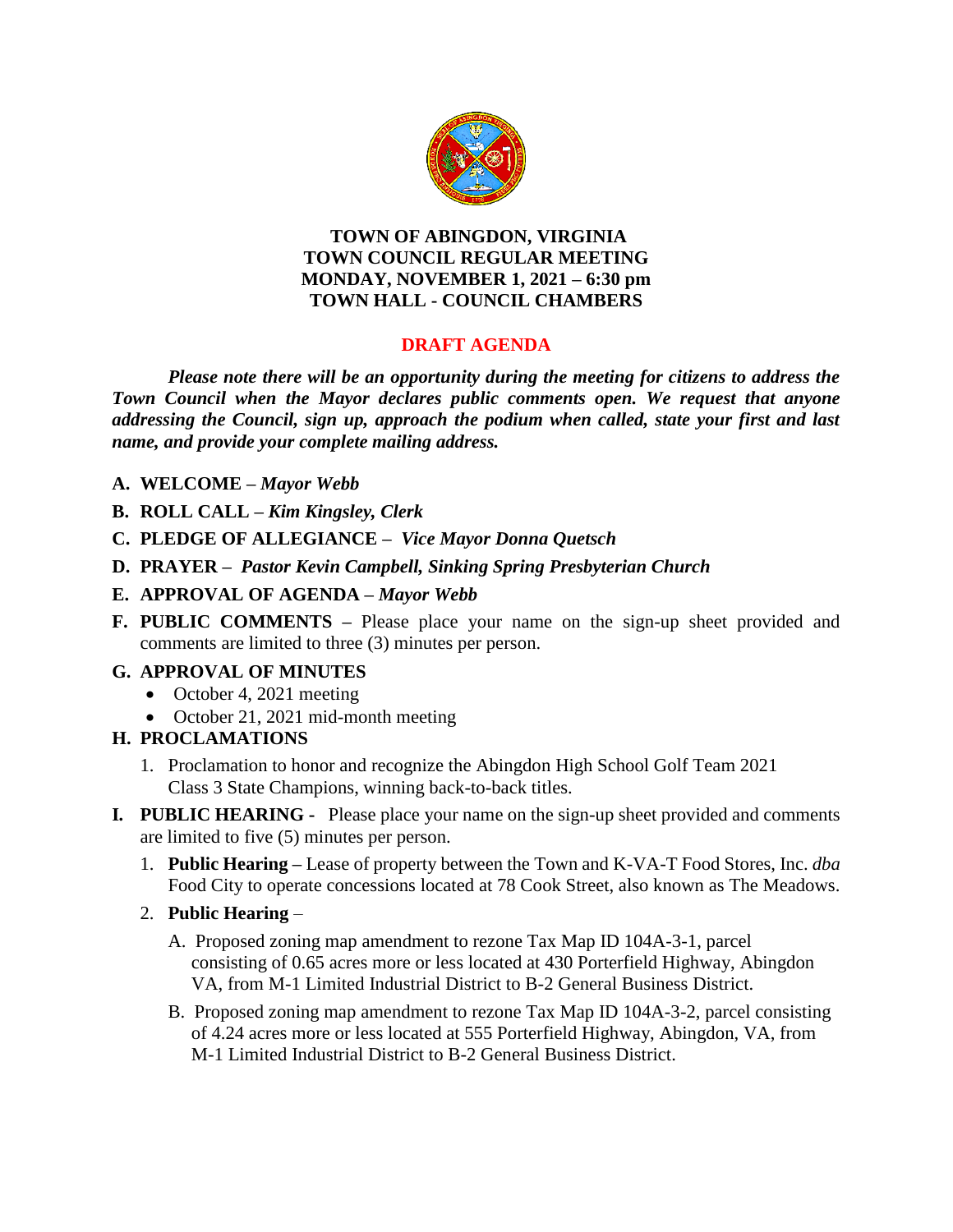C. Proposed zoning map amendment to rezone Tax Map ID 104A-3-3, parcel consisting of 1.19 acres more or less located at 520 Porterfield Highway, Abingdon, VA, from M-1 Limited Industrial District to B-2 General Business District.

# **J. RESOLUTIONS**

# **K. FIRST READING OF ORDINANCES**

1. Ordinance regarding proposed zoning map amendment to rezone Tax Map ID 104A-3-1, parcel consisting of 0.65 acres more or less, Tax Map ID 104A-3-2, parcel consisting of 4.24 acres more or less and Tax Map ID 104A-3-3, parcel consisting of 1.19 acres more or less located in the area of 520 Porterfield Highway. – *Mayana Rice, Director of Community Development*

## **L. SECOND READING OF ORDINANCES**

1. An Ordinance of the Council for the Town of Abingdon, Virginia for a proposed amendment to Chapter 66 Ordinance – Taxation, Article 1. – In General, Section 66-3. Collection of delinquent taxes by distress, personal judgment or sale.

## **M. CONSIDERATION OF BIDS**

1. Consideration of bid for stair replacement for the pedestrian bridge at Norfolk-Southern Railroad on Remsburg Drive – *Deck Shaver, Interim Director of Public Works*

### **N. NEW BUSINESS**

- 1. Presentation by Virginia Highlands Festival *Deirdre Cole, Executive Producer and Christine Webb, Representative*
- 2. Historic District Boundary Expansion to match underlying State Historic District boundary. – *Byrum Geisler and Betsy White, Historic Preservation Review Board*

## **O. OLD BUSINESS**

## **P. MISCELLANEOUS BUSINESS AND COMMUNICATIONS FROM TOWN MANAGER**

1. Presentation regarding compensation study – *Stephanie Davis, Local Government Collaboration, LLC*

## **Q. COUNCIL MEMBER REPORTS**

## **R. CLOSED SESSION**

## **S. APPOINTMENTS TO BOARDS AND COMMITTEES**

- 1. Infrastructure Advisory Committee
	- Reappointment of Charlene Truhlik, who is eligible to serve an additional term
- 2. Planning Commission
	- Appointment to fill the vacancy of R. Wayne Austin, who is ineligible to serve an additional term
- 3. Board of Zoning Appeals
	- Appointment to fill the vacancy of R. Wayne Austin, as a representative for the Planning Commission